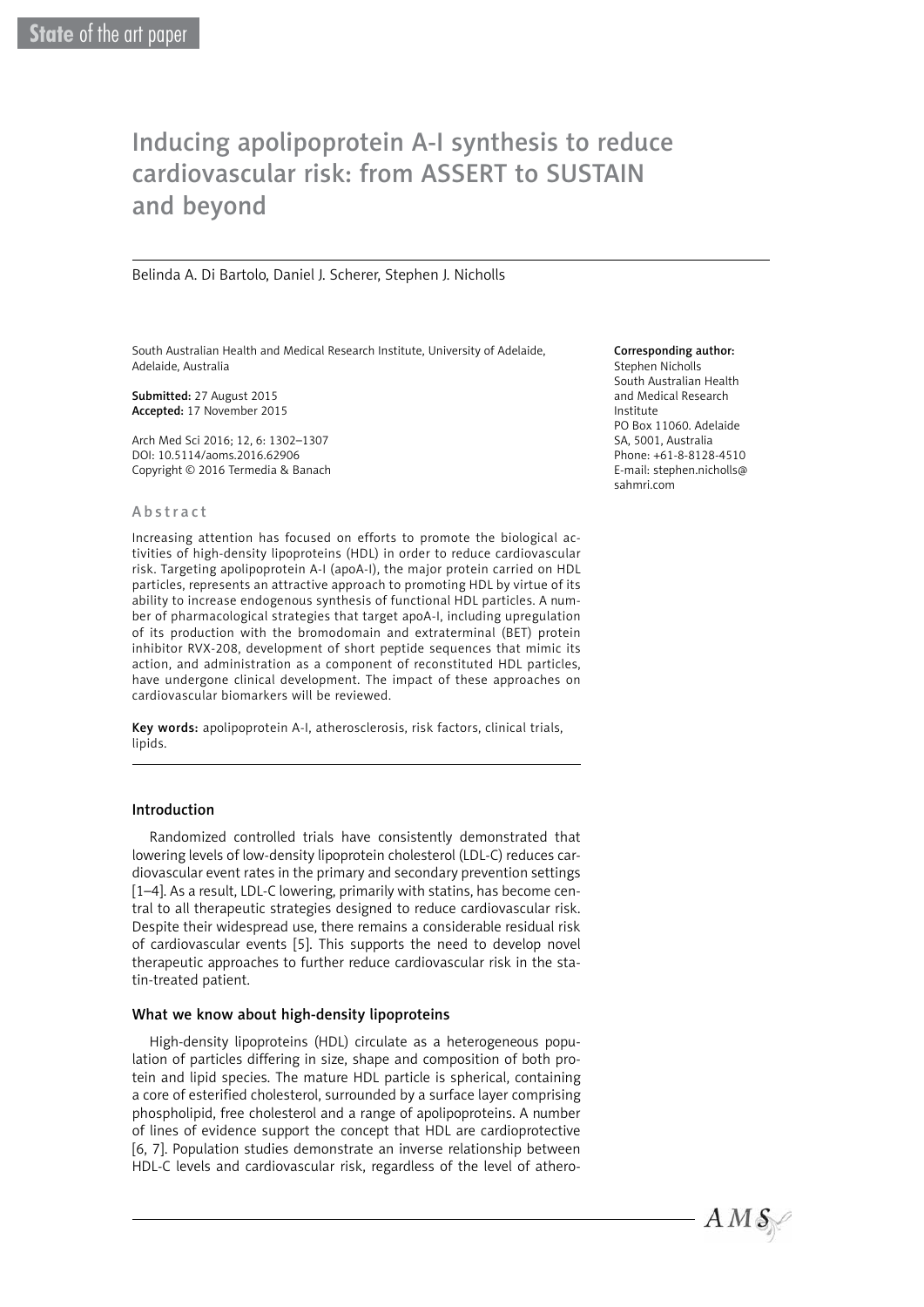genic lipid parameter [8–11]. In clinical trials of intensive lipid lowering, this inverse association continues to be observed and is primarily driven by high cardiovascular risk being observed at low HDL-C levels. Animal studies have shown that interventions that target HDL via transgenic expression of its major proteins (apoA-I, apoA-II) or by direct intravenous infusions have a favorable impact on both the size and histologic composition of atherosclerotic plaque [12–14].

The principal biological activity of HDL appears to be its central role in the promotion of reverse cholesterol transport, the process by which excess cholesterol is removed from peripheral tissues. High-density lipoprotein acts as the preferred acceptor for free cholesterol that undergoes efflux from cells, via a range of transmembrane pathways facilitated by ATP binding cassette A1 (ABCA1), ATP binding cassette G1 (ABCG1) and scavenger receptor-BI (SR-BI) [15, 16]. Following efflux to the surface of the HDL particle, cholesterol undergoes esterification by the factor lecithin:cholesterol acyltransferase (LCAT), enabling cholesterol to be stored within the HDL particle core. This maintains a relatively low concentration of cholesterol on the particle surface, enabling ongoing cholesterol efflux activity, and results in a spherical particle of increasing size and cholesterol content. The lipid within HDL is ultimately delivered to the liver via the SR-BI receptor or by LDL particles following cholesteryl ester transfer protein (CETP) mediated exchange from HDL.

Additional studies have demonstrated that HDL possess biological activities beyond their role in lipid mobilization. These include favorable influences on inflammatory, oxidative, thrombotic and apoptotic pathways implicated in the pathogenesis of atherosclerosis [17]. Central to these activities is the demonstration that HDL increases the bioavailability of nitric oxide via a direct impact on endothelial nitric oxide synthase activity [18]. The demonstration that these functional activities occur in animals with low cholesterol levels suggests that they are not secondary to the cholesterol efflux activity of HDL [7]. More recently, evidence has revealed considerable heterogeneity with regard to HDL functionality [19–22]. Whether this reflects the variety of circulating HDL particles in its protein cargo or the biological activity of pathways that have been reported to impair HDL function remains to be determined [23]. Recent reports that functional assays of HDL that measure cholesterol efflux or anti-oxidant activity independently predict cardiovascular risk have provided further support for the importance of HDL quality, as opposed to quantity, in determining cardiovascular risk [24–28].

## Therapeutic strategies to promote high-density lipoproteins

Current approaches to lipid modification have modest effects on HDL. Lifestyle measures have been demonstrated to raise HDL-C by up to 10%, with the greater effects observed in patients who lose abdominal adiposity [29]. Statins raise HDL-C by 3–15% in addition to their LDL-C lowering properties [30–32]. Modestly raising HDL-C by 7.5% has been reported to independently associate with the ability of statins to slow progression of coronary atherosclerosis and to reduce cardiovascular event rates. Fibrates increase HDL-C by 5–20%, with evidence that increasing the circulating concentration of small HDL particles was the strongest predictor of a beneficial effect of gemfibrozil on cardiovascular events [33]. Niacin is the strongest HDL-C raising agent, with early evidence of a beneficial effect on cardiovascular events in the pre-statin era [34] and having a favorable impact on vascular disease in serial imaging [35–37]. Difficulty with tolerance, limiting the ability to use sufficiently high doses in clinical practice, has stimulated efforts to develop novel approaches to its administration that will improve tolerance. However, large clinical trials have failed to demonstrate cardiovascular benefit of these efforts to administer extended release forms of niacin in statin-treated patients [38]. CETP inhibitors are currently undergoing development by virtue of their ability to substantially raise HDL-C levels much more than niacin [39]. However, enthusiasm for this approach has been attenuated by observations from clinical trials that early CETP inhibitors are associated with adverse clinical effects or have no cardiovascular benefit at all [40, 41]. Ongoing clinical trials of potent CETP inhibitors will ultimately determine whether this approach has any clinical potential.

## Increasing apoA-I synthesis

While considerable attention has focused on raising HDL-C levels by disrupting physiological lipoprotein remodeling factors, in parallel there has been immense interest in simply turning on endogenous HDL production by increasing hepatic synthesis of apoA-I. Production of apoA-I by the liver would be rapidly combined with phospholipid to form nascent, discoidal HDL particles that enter the circulation and carry out its biological activities. Despite this interest, developing an agent that selectively upregulates hepatic synthesis of apoA-I has proven elusive.

RVX-208 is a bromodomain and extraterminal (BET) protein inhibitor, which has been developed as a selective means to increase endogenous synthesis of apoA-I. BET proteins have been demonstrated to repress the genetic sequence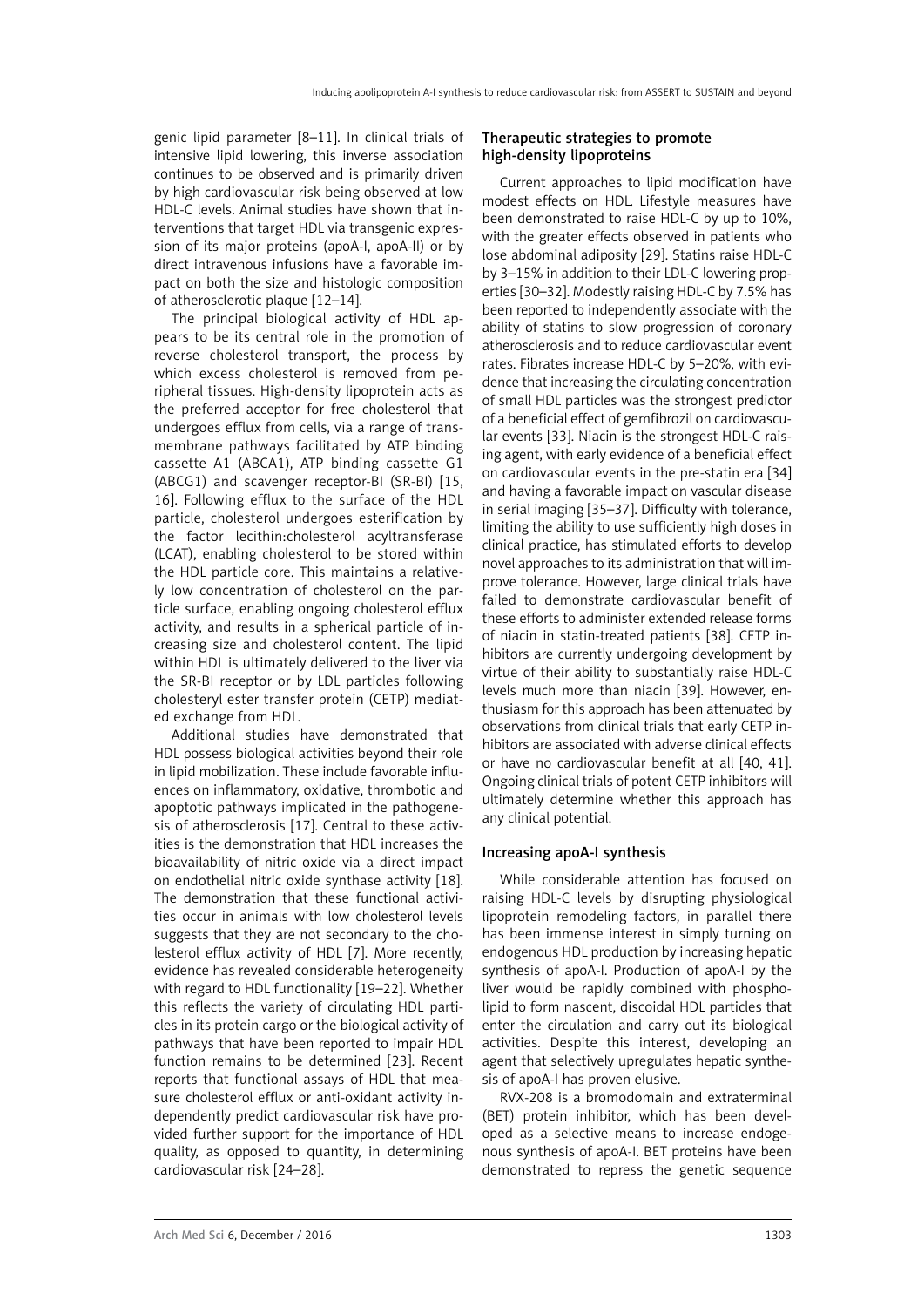encoding for apoA-I, preventing expression. RVX-208 has been demonstrated to selectively bind to the BET family member BRD4, which competes for the apoA-I site bound by the endogenous ligand, acetylated lysine. This results in induction of apoA-I mRNA expression with evidence of increasing systemic levels of apoA-I and lipid-de $p$ leted pre- $\beta$  HDL particles. This is associated with increasing systemic cholesterol efflux capacity in non-human primate models [42] and reduced atherosclerotic lesion formation in hyperlipidemic apoE knockout mice [43].

The ApoA-I Synthesis Stimulation Evaluation in Patients Requiring Treatment for Coronary Artery Disease (ASSERT) study investigated the effect of administration of RVX-208 in 299 statin-treated patients with coronary artery disease. After 12 weeks of treatment, RVX-208 produced a modest dose-dependent increase in apoA-I by up to 5.6% and HDL-C by up to 8.3%. This was largely driven by an increase in the circulating concentration of larger, cholesterol-enriched HDL particles by up to 21.1%, which would be consistent with the generation of nascent HDL particles which subsequently facilitate cholesterol mobilization, resulting in an increase in HDL size [44]. Elevations in liver transaminases, without accompanying increases in bilirubin, were demonstrated with increasing RVX-208 doses.

The Study of Quantitative Serial Trends in Lipids with Apolipoprotein A-I Stimulation (SUSTAIN) was performed with a view to characterizing the longer term lipid effects of RVX-208 100 mg twice daily administration for 24 weeks in patients treated with low or moderate doses of atorvastatin or rosuvastatin and without baseline liver enzyme abnormalities [45]. Consistent with the earlier ASSERT study, modest, albeit statistically significant effects were observed with regard to percentage changes in HDL-C, apoA-I and large HDL particles in the RVX-208 treatment group compared with placebo. Similar increases in ALT (11.4% vs. 0%) and AST (5.7% vs. 0%) greater than three times the upper limit of normal were observed with RVX-208, with all such increases observed in the first 12 weeks, quickly decreased with study drug cessation and did not recur in the patients who subsequently completed treatment as per protocol (Table I).

The impact of RVX-208 administration on coronary atherosclerosis was subsequently investigated in the ApoA-I Synthesis Stimulation and Intravascular Ultrasound for Coronary Atheroma Regression Evaluation (ASSURE) study. Three hundred and twenty-three patients with angiographic coronary artery disease and low HDL-C levels were treated with RVX-208 100 mg or placebo twice daily for 26 weeks and underwent evaluation of

| Parameter                 | Placebo   | <b>RVX-208</b> | P-value  |
|---------------------------|-----------|----------------|----------|
| Intent-to-treat analysis: |           |                |          |
| HDL-C                     | $-4.96%$  | $+2.84%$       | 0.0003   |
| ApoA-I*                   | $-0.56%$  | $+4.03%$       | 0.0015   |
| $LDL-C^*$                 | $-1.45%$  | $-1.55%$       | 0.54     |
| Triglycerides*            | $-1.20%$  | $+1.30%$       | 0.75     |
| ApoB*                     | $-3.33%$  | $+4.34%$       | 0.85     |
| Large HDL                 | $-5.49%$  | $+8.11%$       | 0.01     |
| CRP                       | $-13.98%$ | $-14.37%$      | 0.50     |
| Per protocol analysis:    |           |                |          |
| HDL-C                     | $-4.88%$  | $+4.27%$       | < 0.0001 |
| ApoA-I*                   | $-1.59%$  | $+6.00%$       | 0.0004   |
| $LDL-C*$                  | $-0.86%$  | $-3.52%$       | 0.21     |
| Triglycerides*            | $-5.22%$  | $+0.62%$       | 0.67     |
| ApoB*                     | $+2.00%$  | $-0.51%$       | 0.39     |
| Large HDL                 | $-5.74%$  | $+16.02%$      | 0.004    |
| CRP                       | $-13.24%$ | $-14.83%$      | 0.26     |

Table I. Mean (\*median) percentage change in lipid and inflammatory parameters from baseline to week 24 with RVX-208 and placebo in SUSTAIN

*Apo – apolipoprotein, CRP – C-reactive protein, HDL – high-density lipoprotein, LDL – low-density lipoprotein.*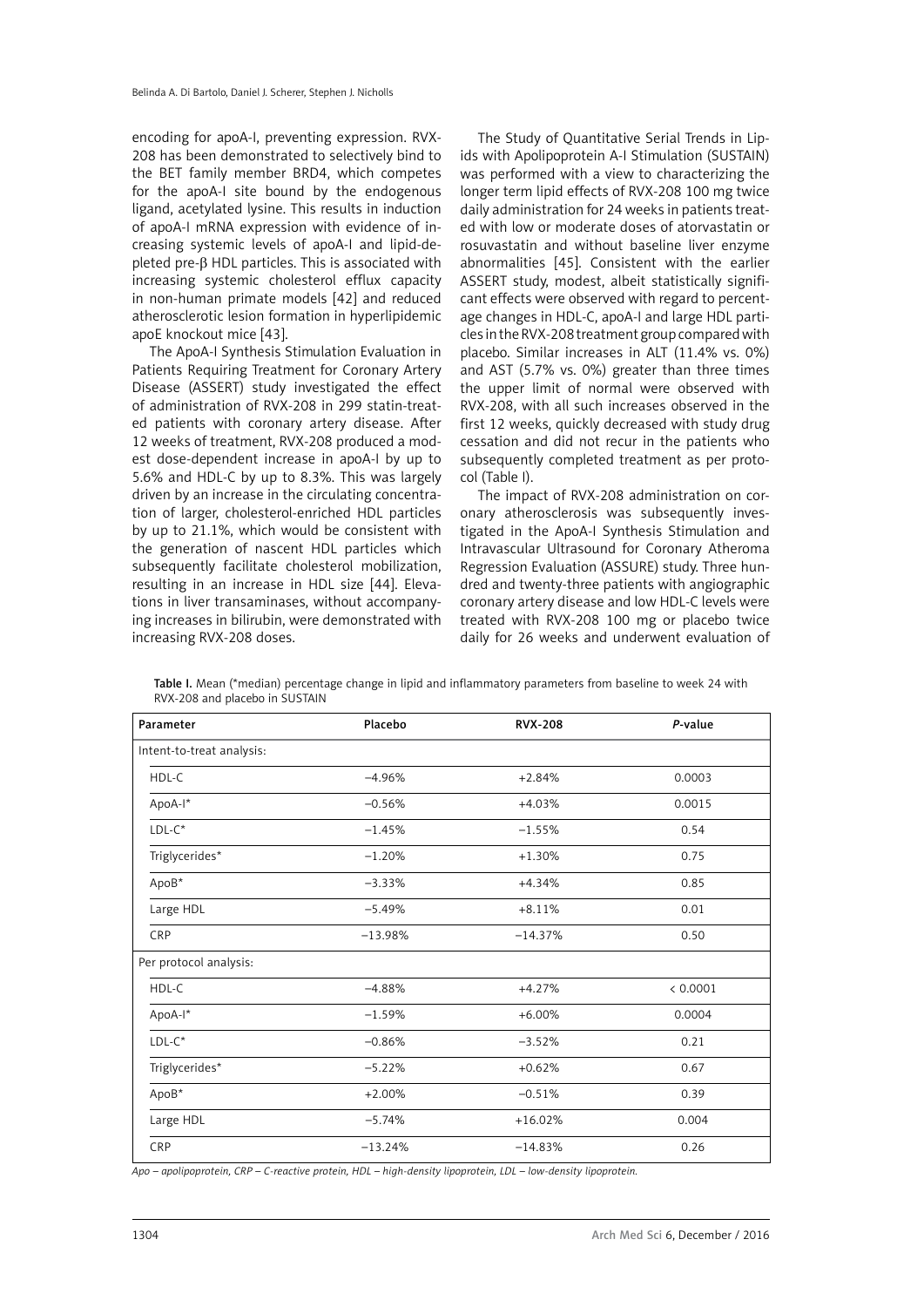progression of coronary atherosclerosis with serial intravascular ultrasonography. There were similar increases in apoA-I by 10.6% and 12.8% and in HDL-C by 9.1% and 11.1% with placebo and RVX-208 respectively. This was associated with similar reductions in percent atheroma volume (by 0.30% and 0.40% with placebo and RVX-208 respectively) and total atheroma volume (by 3.8 mm<sup>3</sup> and 4.2 mm<sup>3</sup> with placebo and RVX-208 respectively) in both groups. While reductions in atheroma burden were consistent with the changes in HDL-associated parameters, the similar findings in both treatment groups reflected a similar lipid benefit in placebo-treated patients, which may have reflected lifestyle modification in these patients.

As a result, early data from clinical trials in patients with established coronary artery disease reveal modest favorable changes in HDL-associated parameters with RVX-208, suggesting a potentially beneficial effect on the generation of nascent HDL particles and stimulation of lipid transport. The unusually beneficial lipid changes in the placebo group in ASSURE prevent meaningful assessment of the true impact of RVX-208 on coronary atherosclerosis. Post hoc pooled analysis of the ASSURE and SUSTAIN studies suggested potentially fewer cardiovascular events in patients treated with RVX-208, which is now being developed as a BET inhibitor with potential cardioprotective effects beyond HDL. Further understanding of the potential cardiovascular impact of RVX-208 is being undertaken in a phase 3 clinical trial (BETonMACE) and will ultimately require larger clinical trials.

## Short mimetic peptides

Interest has also focused on the synthesis of short peptides that form an amphiphatic helix and share considerable functional properties with apoA-I. When produced with D-type amino acids, which are resistant to gastric hydrolysis, these peptides can be administered orally and therefore represent an additional apoA-I targeted approach to treatment of cardiovascular disease [46]. Early preclinical studies of these peptides demonstrated favorable effects on cholesterol efflux and inflammatory pathways, which was associated with an atheroprotective impact in mouse models of atherosclerosis [47, 48]. Unfortunately, to date no such peptides have advanced in clinical development to the point where they can achieve therapeutically active concentrations in the circulation.

#### Infusional approaches involving apoA-I

A number of groups have investigated the impact of directly infusing forms of apoA-I either as a pro-protein or as part of reconstituted HDL particles [49]. Such approaches, in principle, represent an alternative approach to directly administering nascent HDL, which can then carry out its biological activities *in vivo*. Early studies demonstrated that infusing pro-apoA-I increased excretion of fecal sterol, a surrogate marker of reverse cholesterol transport [50]. Infusing reconstituted HDL has favorable effects on animal models of atherosclerosis and vascular injury [12–14], while in humans it improves endothelial function in addition to favorable effects on cholesterol efflux and LCAT activity [51, 52]. Serial coronary imaging with intravascular ultrasound in patients with a recent acute coronary syndrome revealed that infusing reconstituted HDL containing either wildtype apoA-I or its genetic variant, apoA- $I_{\text{Milano}}$ , over a course of approximately 6 weeks promoted rapid regression of coronary atherosclerosis [53, 54]. Challenges with producing these preparations in sufficiently large quantities have prevented these infusions from proceeding to large clinical outcome trials. Accordingly, their ultimate cardiovascular impact remains to be established.

#### Conclusions

Given that apoA-I is the major protein carried on HDL particles and contributes to the potentially beneficial functional properties, there remains considerable interest in developing therapies that target its levels and activity. All of these approaches demonstrate varying degrees of promise, which remains to be fully characterized in large clinical trials.

## Conflict of interest

The authors declare no conflict of interest.

#### References

- 1. Randomised trial of cholesterol lowering in 4444 patients with coronary heart disease: the Scandinavian Simvastatin Survival Study (4S). Lancet 1994; 344: 1383-9.
- 2. Prevention of cardiovascular events and death with pravastatin in patients with coronary heart disease and a broad range of initial cholesterol levels. The Long-Term Intervention with Pravastatin in Ischaemic Disease (LIPID) Study Group. N Engl J Med 1998; 339: 1349-57.
- 3. Sacks FM, Pfeffer MA, Moye LA, et al. The effect of pravastatin on coronary events after myocardial infarction in patients with average cholesterol levels. Cholesterol and Recurrent Events Trial investigators. N Engl J Med 1996; 335: 1001-9.
- 4. Shepherd J, Cobbe SM, Ford I, et al. Prevention of coronary heart disease with pravastatin in men with hypercholesterolemia. West of Scotland Coronary Prevention Study Group. N Engl J Med 1995; 333: 1301-7.
- 5. Barter P, Gotto AM, LaRosa JC, et al. HDL cholesterol, very low levels of LDL cholesterol, and cardiovascular events. N Engl J Med 2007; 357: 1301-10.
- 6. Besler C, Luscher TF, Landmesser U. Molecular mechanisms of vascular effects of high-density lipoprotein: alterations in cardiovascular disease. EMBO Mol Med 2012; 4: 251-68.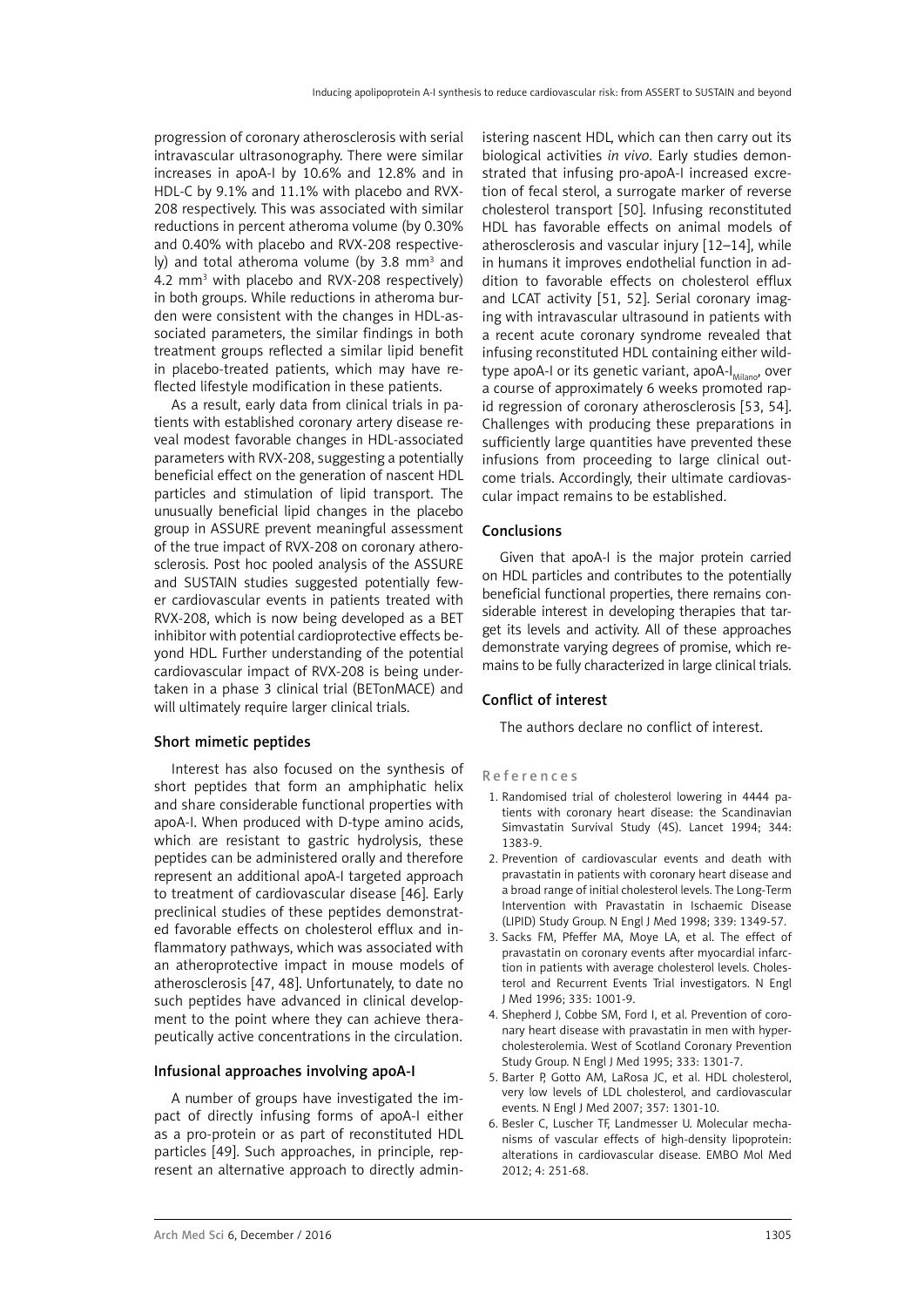- 7. Nicholls SJ, Dusting GJ, Cutri B, et al. Reconstituted high-density lipoproteins inhibit the acute pro-oxidant and proinflammatory vascular changes induced by a periarterial collar in normocholesterolemic rabbits. Circulation 2005; 111: 1543-50.
- 8. Emerging Risk Factors Collaboration, Di Angelantonio E, Sarwar N, Perry P, et al. Major lipids, apolipoproteins, and risk of vascular disease. JAMA 2009; 302: 1993-2000.
- 9. Gordon DJ, Probstfield JL, Garrison RJ, et al. High-density lipoprotein cholesterol and cardiovascular disease. Four prospective American studies. Circulation 1989; 79: 8-15.
- 10. Gordon DJ, Rifkind BM. High-density lipoprotein: the clinical implications of recent studies. N Engl J Med 1989; 321: 1311-6.
- 11. Gordon T, Castelli WP, Hjortland MC, Kannel WB, Dawber TR. High density lipoprotein as a protective factor against coronary heart disease. The Framingham Study. Am J Med 1977; 62: 707-14.
- 12. Nicholls SJ, Cutri B, Worthley SG, et al. Impact of shortterm administration of high-density lipoproteins and atorvastatin on atherosclerosis in rabbits. Arterioscler Thromb Vasc Biol 2005; 25: 2416-21.
- 13. Badimon JJ, Badimon L, Fuster V. Regression of atherosclerotic lesions by high density lipoprotein plasma fraction in the cholesterol-fed rabbit. J Clin Invest 1990; 85: 1234-41.
- 14. Badimon JJ, Badimon L, Galvez A, Dische R, Fuster V. High density lipoprotein plasma fractions inhibit aortic fatty streaks in cholesterol-fed rabbits. Lab Invest 1989; 60: 455-61.
- 15. Cavelier C, Rohrer L, von Eckardstein A. ATP-binding cassette transporter A1 modulates apolipoprotein A-I transcytosis through aortic endothelial cells. Circ Res 2006; 99: 1060-6.
- 16. Rohrer L, Ohnsorg PM, Lehner M, Landolt F, Rinninger F, von Eckardstein A. High-density lipoprotein transport through aortic endothelial cells involves scavenger receptor BI and ATP-binding cassette transporter G1. Circ Res 2009; 104: 142-50.
- 17. Barter PJ, Nicholls S, Rye KA, Anantharamaiah GM, Navab M, Fogelman AM. Antiinflammatory properties of HDL. Circ Res 2004; 95: 764-72.
- 18. Shaul PW, Mineo C. HDL action on the vascular wall: is the answer NO? J Clin Invest 2004; 113: 509-13.
- 19. Angeloni E, Paneni F, Landmesser U, et al. Lack of protective role of HDL-C in patients with coronary artery disease undergoing elective coronary artery bypass grafting. Eur Heart J 2013; 34: 3557-62.
- 20. Kennedy DJ, Tang WH, Fan Y, et al. Diminished antioxidant activity of high-density lipoprotein-associated proteins in chronic kidney disease. J Am Heart Assoc 2013; 2: e000104.
- 21. McEneny J, Blair S, Woodside JV, Murray L, Boreham C, Young IS. High-density lipoprotein subfractions display proatherogenic properties in overweight and obese children. Pediatr Res 2013; 74: 279-83.
- 22. Park KH, Shin DG, Cho KH. Dysfunctional lipoproteins from young smokers exacerbate cellular senescence and atherogenesis with smaller particle size and severe oxidation and glycation. Toxicol Sci 2014; 140: 16-25.
- 23. Barylski M, Toth PP, Nikolic D, Banach M, Rizzo M, Montalto G. Emerging therapies for raising high-density lipoprotein cholesterol (HDL-C) and augmenting HDL particle functionality. Best Pract Res Clin Endocrinol Metab 2014; 28: 453-61.
- 24. Khera AV, Cuchel M, de la Llera-Moya M, et al. Cholesterol efflux capacity, high-density lipoprotein function, and atherosclerosis. N Engl J Med 2011; 364: 127-35.
- 25. Rohatgi A, Khera A, Berry JD, et al. HDL cholesterol efflux capacity and incident cardiovascular events. N Engl J Med 2014; 371: 2383-93.
- 26. Saleheen D, Scott R, Javad S, et al. Association of HDL cholesterol efflux capacity with incident coronary heart disease events: a prospective case-control study. Lancet Diabetes Endocrinol 2015; 3: 507-13.
- 27. Dragan S, Serban C, Banach M. Can we change the functionality of HDL cholesterol with nonpharmacological and pharmacological agents? Curr Med Chem 2014; 21: 2927-46.
- 28. Otocka-Kmiecik A, Mikhailidis DP, Nicholls SJ, Davidson M, Rysz J, Banach M. Dysfunctional HDL: a novel important diagnostic and therapeutic target in cardiovascular disease? Prog Lipid Res 2012; 51: 314-24.
- 29. Kraus WE, Houmard JA, Duscha BD, et al. Effects of the amount and intensity of exercise on plasma lipoproteins. N Engl J Med 2002; 347: 1483-92.
- 30. Athyros VG, Mikhailidis DP, Papageorgiou AA, et al. Effect of atorvastatin on high density lipoprotein cholesterol and its relationship with coronary events: a subgroup analysis of the GREek Atorvastatin and Coronary-heart-disease Evaluation (GREACE) Study. Curr Med Res Opin 2004; 20: 627-37.
- 31. Cui Y, Watson DJ, Girman CJ, et al. Effects of increasing high-density lipoprotein cholesterol and decreasing low-density lipoprotein cholesterol on the incidence of first acute coronary events (from the Air Force/Texas Coronary Atherosclerosis Prevention Study). Am J Cardiol 2009; 104: 829-34.
- 32. Nicholls SJ, Tuzcu EM, Sipahi I, et al. Statins, high-density lipoprotein cholesterol, and regression of coronary atherosclerosis. JAMA 2007; 297: 499-508.
- 33. Asztalos BF, Collins D, Horvath KV, Bloomfield HE, Robins SJ, Schaefer EJ. Relation of gemfibrozil treatment and high-density lipoprotein subpopulation profile with cardiovascular events in the Veterans Affairs High-Density Lipoprotein Intervention Trial. Metabolism 2008; 57: 77-83.
- 34. Canner PL, Berge KG, Wenger NK, et al. Fifteen year mortality in Coronary Drug Project patients: long-term benefit with niacin. J Am Coll Cardiol 1986; 8: 1245-55.
- 35. Brown BG, Zhao XQ, Chait A, et al. Simvastatin and niacin, antioxidant vitamins, or the combination for the prevention of coronary disease. N Engl J Med 2001; 345: 1583-92.
- 36. Taylor AJ, Sullenberger LE, Lee HJ, Lee JK, Grace KA. Arterial Biology for the Investigation of the Treatment Effects of Reducing Cholesterol (ARBITER) 2: a doubleblind, placebo-controlled study of extended-release niacin on atherosclerosis progression in secondary prevention patients treated with statins. Circulation 2004; 110: 3512-7.
- 37. Taylor AJ, Villines TC, Stanek EJ, et al. Extended-release niacin or ezetimibe and carotid intima-media thickness. N Engl J Med 2009; 361: 2113-22.
- 38. AIM-HIGH Investigators; Boden WE, Probstfield JL, Anderson T, et al. Niacin in patients with low HDL cholesterol levels receiving intensive statin therapy. N Engl J Med 2011; 365: 2255-67.
- 39. Nicholls SJ, Tuzcu EM, Brennan DM, Tardif JC, Nissen SE. Cholesteryl ester transfer protein inhibition, high-density lipoprotein raising, and progression of coronary ath-